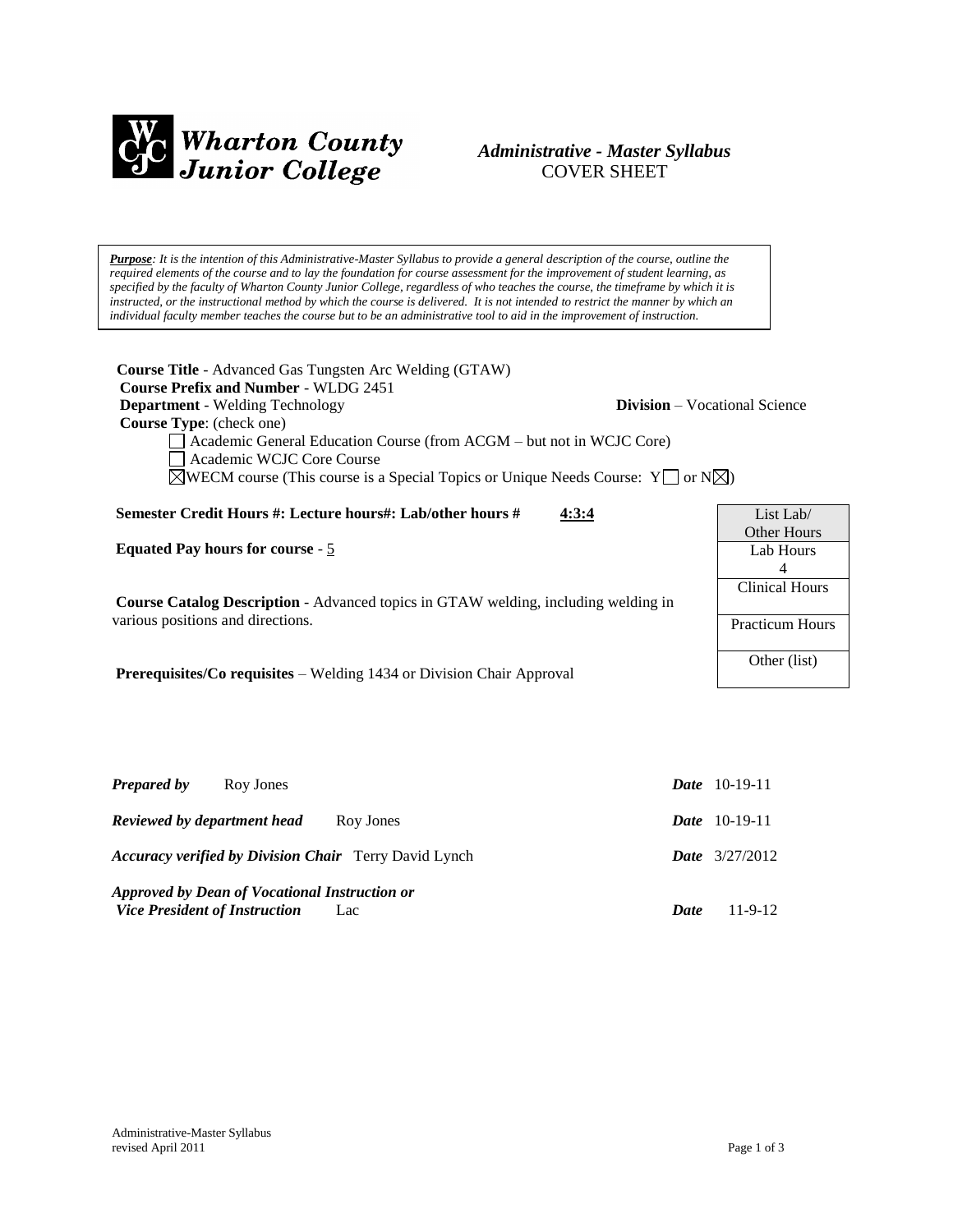

**I. Topical Outline** – Each offering of this course must include the following topics (be sure to include information regarding lab, practicum, clinical or other non-lecture instruction):

Learn various shielding gases, methods of metal transfer, and components of a GTAW station, set up a GTAW station and make necessary adjustments such as current, voltage and gas flow necessary to weld on various sizes of pipe, make weld on pipe nipples in 2G, 5G and 6G positions using the uphill, downhill, push and pull methods of welding on mild steel, stainless steel and aluminum.

#### **II. Course Learning Outcomes**

| <b>Course Learning Outcome</b>                                                                                                                                                                                                                                                                                                                                                                                                                                                                              | <b>Method of Assessment</b>                                                                                                                                                                                                                                                                                                                                             |
|-------------------------------------------------------------------------------------------------------------------------------------------------------------------------------------------------------------------------------------------------------------------------------------------------------------------------------------------------------------------------------------------------------------------------------------------------------------------------------------------------------------|-------------------------------------------------------------------------------------------------------------------------------------------------------------------------------------------------------------------------------------------------------------------------------------------------------------------------------------------------------------------------|
| 1. Demonstrate the importance in safely planning each<br>procedure before starting work.<br>2. Explain the importance of a Material Safety Data<br>Sheet (MSDS).<br>3. Exhibit expertise in various welding positions.<br>4. Describe the effects of welding parameters in<br>GTAW.<br>5. Weld various joint designs.<br>6. Diagnose welding problems.<br>7. Perform visual inspections.<br>8. Demonstrate how to write a report using a word<br>processor, saving it to a disk, and printing a final copy. | 1. Explain shop safety rules, safety rules for tools and<br>equipment, and personal safety rules.<br>2. Students will be given the necessary information to<br>understand the need for improved equipment and<br>process to meet industry needs.<br>3. Perform pipe welds in 1G, 2G, 5G, and 6G positions.<br>4. Properly prepare, set-up and cut using a plasma cutter |

# **III. Required Text(s), Optional Text(s) and/or Materials to be Supplied by Student.**

Modern Welding Technology

GTAW Handbook, by William H. Minnick: Goodheart-Willcox Company, Inc., 1985.

Welding Processes and Practices, by L. Koellhoffer, et. al., Published by John Wiley and Sons, Inc.,  $1<sup>st</sup>$  Edition, 1988.

Modern Welding Technology, by Howard B. Cary, Published by Prentice Hall, 2<sup>nd</sup> Edition, 1989. Welding Principles and Applications, by Larry Jeffus and Harold V. Johnson, Published by Delmar Publishers, Inc., 2nd Edition, 1988.

#### **IV. Suggested Course Maximum** - 15

**V. List any specific spatial or physical requirements beyond a typical classroom required to teach the course**.

None.